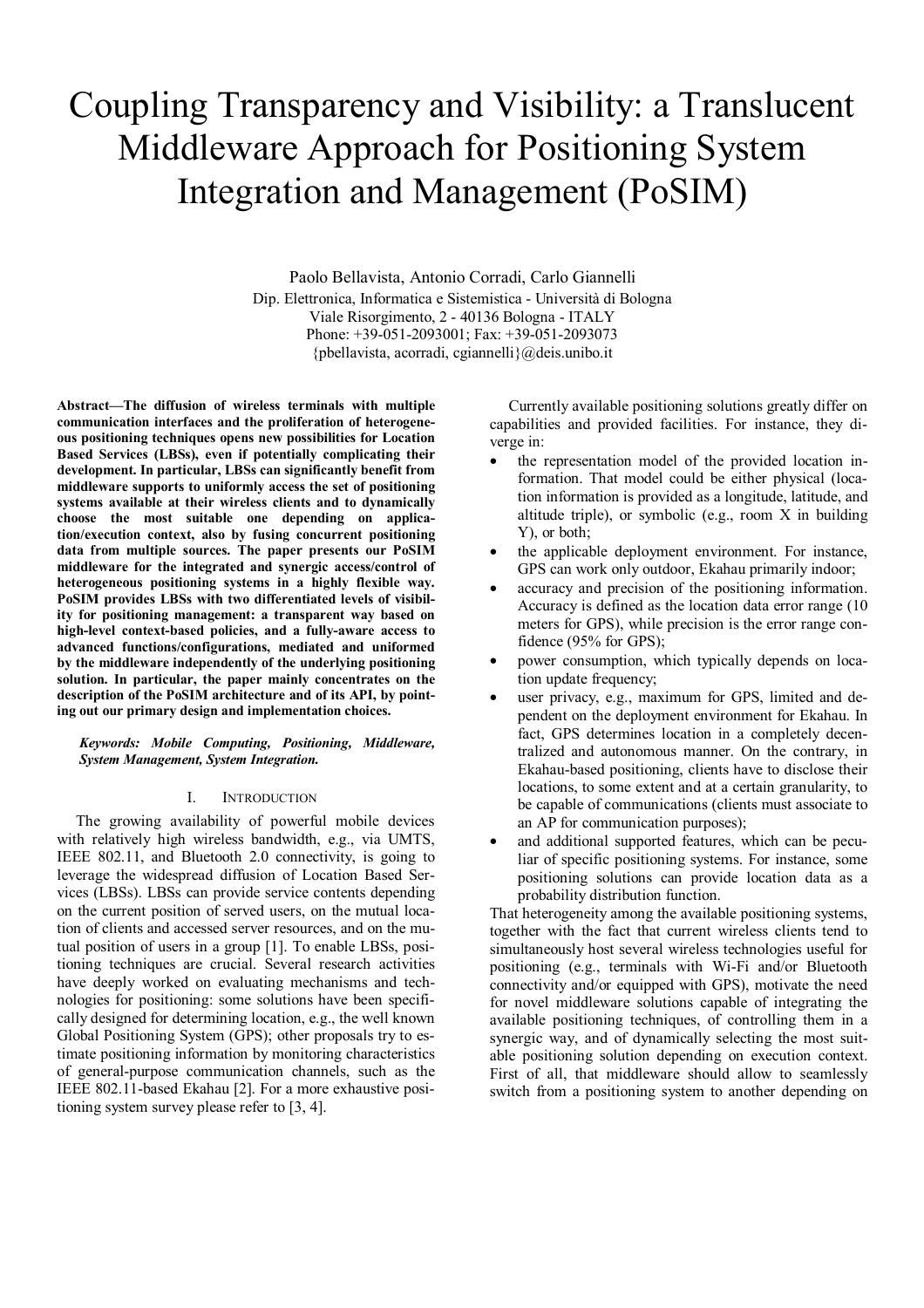availability, e.g., GPS outdoor and Ekahau indoor. Then, it should suggest to exploit, at any time, the positioning technique which best fits user preferences, application requirements, and device resource constraints. For instance, the positioning system with lower power consumption in the case of priority given to battery preservation, or the one with greater accuracy and precision, or the one with most frequent updates, or the one providing either physical or symbolic location information. Moreover, when several positioning systems can concurrently work, the middleware could perform fusion operations on location data, e.g., to increase accuracy and/or confidence. For all these purposes, there is the need to make also low-level characteristics of positioning systems easily accessible to the upper layers (middleware level and/or application level), thus enabling application-specific control of positioning techniques, possibly by avoiding to complicate LBS development and deployment.

By taking into account the above motivations, we have designed and implemented the Positioning System Integration and Management (PoSIM) middleware. PoSIM primarily focuses on three aspects. First of all, it is capable of integrating positioning systems at service provisioning time in a plug-in fashion, by exploiting their possibly synergic capabilities and by actively controlling their features. Secondly, PoSIM allows positioning systems to flexibly expose their control/configuration features and location information at runtime, without requiring static knowledge of positioningspecific characteristics. Third, it can perform location data fusion depending on applicable context, e.g., applicationspecific requirements about accuracy or client requirements about device battery consumption.

In addition, PoSIM enables differentiated visibility levels to flexibly answer all possible application requirements stemming from different LBS deployment scenarios. On the one hand, PoSIM enables LBSs to access and control integrated positioning in a transparent way at a high level of abstraction. In fact, LBSs may simply specify the behavior positioning systems must comply with via declarative policies; PoSIM is in charge of actually and transparently enforcing the selected policies. On the other hand, PoSIM allows LBSs to have full visibility of the characteristics of the underlying positioning systems via a PoSIM-mediated simplified access to them. In this case, PoSIM provides LBSs with a uniformed API, independently of the specific positioning solution, that permits to access/configure all the available localization systems homogeneously and aggregately. We call *translucent* the original PoSIM approach that supports LBSs with both transparent and visible integrated access to available positioning solutions.

After a brief positioning of the PoSIM proposal with regards to the main literature in the field, the paper presents the primary design guidelines behind the original translucent architecture of the PoSIM middleware. Then, the paper describes the main choices followed in the implementation and deployment of the PoSIM components. Conclusive remarks and directions of on-going research end the paper.

#### II. RELATED WORK

Several research activities have recently addressed the area of dynamically fusing positioning information from different sources [5, 6]. Most solutions propose transparent approaches that hide applications from positioning complexity, but do not support any application-specific form of control on the positioning techniques currently available at a node.

Only a few proposals have just started to delineate crosslayer supports that provide application-level visibility of low-level details and control features of available positioning techniques [7, 8]. However, [7] only claims the need for cross-layer middleware solutions to smartly select the most suitable positioning system at runtime. [8], instead, supports the control of positioning systems in a hard-coded and not flexible manner. In addition, to achieve the visibility of data and control features of a specific positioning system, [8] requires its full static knowledge, thus significantly increasing the LBS development complexity.

The JSR-179 API [9], also known as Location API for J2ME, represents a notable result of standardization effort for Java-based LBSs on mobile phones. In particular, JSR-179 provides a standardized API to perform coarse-grained integration and control of positioning systems. For a more detailed related work and a thorough comparison of the functionality offered by the JSR-179 and the PoSIM APIs, please refer to [10].

PoSIM considers the aforementioned contributions and answers similar issues by greatly improving the dynamicity, flexibility, and extendibility of the support for positioning integration and management. To the best of our knowledge, no support solution in the literature addresses the challenge of cross-layer integrated control of available positioning systems by considering runtime application-level requirements in a flexible and extensible way and at dynamically differentiated levels of visibility.

#### III. THE POSIM ARCHITECTURE

PoSIM provides LBS developers with integrated management of heterogeneous positioning systems by adopting a *translucent* approach. Thanks to PoSIM intermediation, simple LBSs can interact transparently with positioning systems perceived as a unique, multi-behavior service. In this case, LBSs can control positioning systems easily, by just specifying the required behaviors via declarative policies or by simply selecting the policies to enforce among the predefined ones, e.g., to give priority to low energy consumption. Smart LBSs, i.e., applications willing to have direct visibility and to manage peculiar data/features of positioning systems, can interact in a middleware-mediated but fully aware fashion: they can have a PoSIM-based uniform access to all the characteristics of a specific positioning system, e.g., to limit the accuracy of Ekahau-based positioning to reduce its network overhead.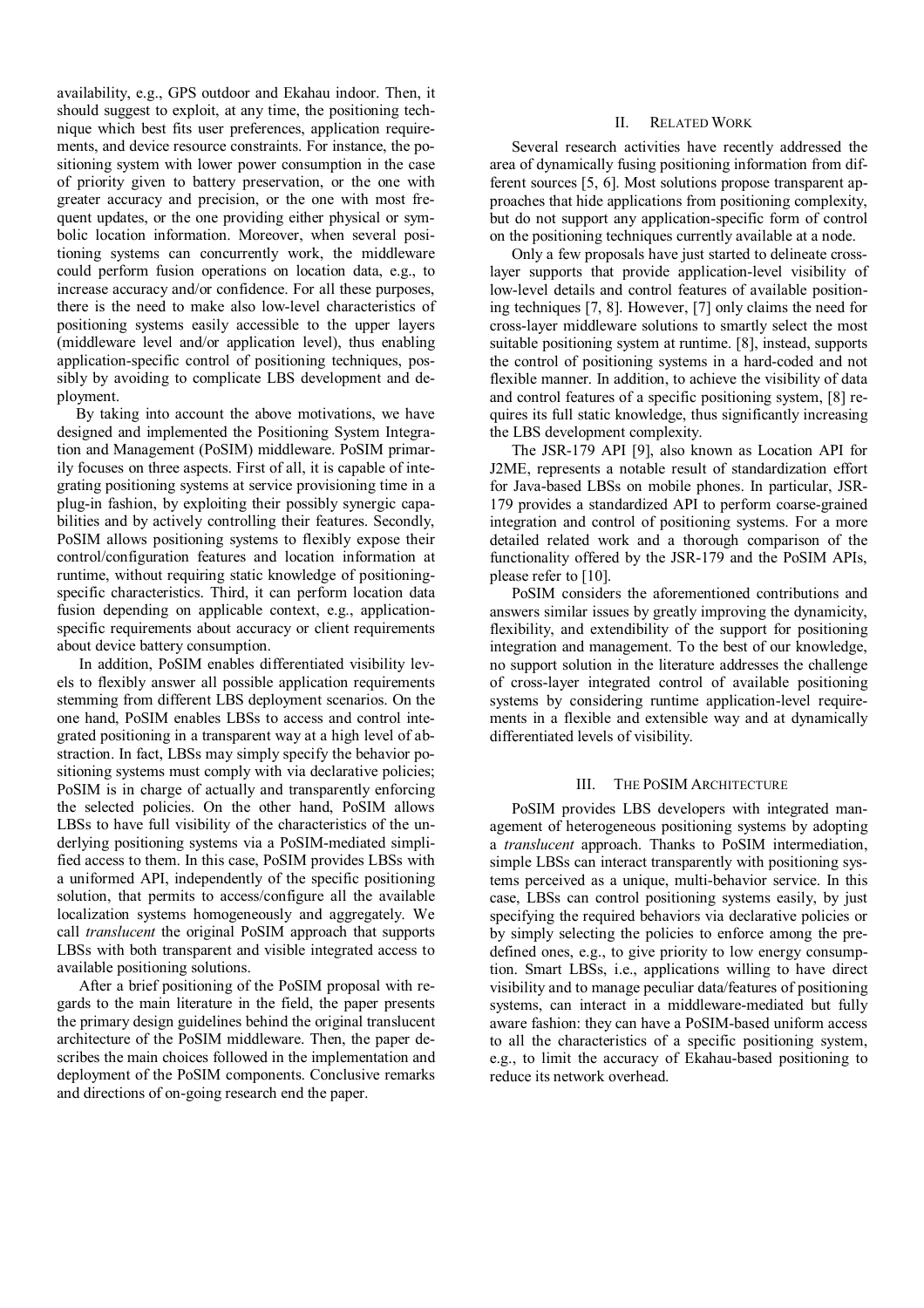

Figure 1. PoSIM components (white arrows represent data flows, coloured arrows control flows).

Figure 1 depicts our PoSIM middleware architecture. To interact with positioning systems in a transparent manner, simple LBSs can exploit the Policy Manager (PM) and Data Manager (DM) APIs to respectively control positioning system behavior and get their location information. To interact in a visible and more flexible manner, smart LBSs can exploit the Positioning System Access Facility (PSAF) to access the Positioning System Wrappers (PSWs) for the currently available and integrated positioning systems.

About the control and data arrows in Figure 1, let us anticipate that PM can control positioning systems but does not provide any location data, while DM exposes location information according to dynamically configurable differentiated modes. PSAF, instead, provides LBS components with both control capabilities and positioning data. Nevertheless, PoSIM appears to the application level as a middleware component offering a single and flexible API, thus simplifying its usage and potentially leveraging its adoption.

PoSIM does not assume the adoption of any particular or pre-defined common ontology to be used by all the integrated underlying positioning systems to uniformly represent their location data and control features. PoSIM distinguishes only between *features* and *info*. Features describe positioning system characteristics and capabilities, possibly with settable values and useful for the control/configuration of positioning systems, e.g., power consumption or ensured privacy level. Info is location-related data, e.g., actual positioning information and its accuracy, not modifiable from outside the positioning systems. Info is the only data provided to simple LBSs while smart LBSs have visibility of both features and infos.

### IV. POSIM COMPONENTS: DESIGN AND IMPLEMENTATION INSIGHTS

As briefly stated in the previous section, the main PoSIM components are PM, DM, PSAF, and PSW. In the following, the paper presents the main design and implementation guidelines for each of these components, together with an overview of their offered APIs. For additional details about the implementation of PoSIM components and their API specification, please refer to [11].

## *A. Policy Manager*

The Policy Manager (PM) is the PoSIM component responsible for transparently enforcing policies about positioning system integration and management. In particular, the PM API allows simple LBSs to ask for pre-defined behaviors implemented as declarative policies, without any knowledge of how the currently available positioning systems are actually exploited. For example, a PoSIM-enforced policy could turn off positioning systems with relatively high energy consumption if that does not endanger application-specific requirements about precision and accuracy. Figure 2 depicts an example of lowPowerConsumption policy that switches off a currently available positioning system if its power consumption is greater than 8 and its accuracy is below 5 (rapid notes about the mapping between power/accuracy values in the policy and their counterparts in the integrated positioning systems are in the following).

| name: lowPowerConsumption                              |  |                                             |
|--------------------------------------------------------|--|---------------------------------------------|
| condition:                                             |  |                                             |
|                                                        |  | Feature (name: Power, value: 8) op: qreater |
|                                                        |  | Info(name:Accuracy, value:5) op:lower       |
| action:                                                |  |                                             |
| Feature(name: State, value: off)                       |  |                                             |
| $\Gamma$ <i>igura</i> ? The lowDowarCongumption policy |  |                                             |

**Figure 2.** The lowPowerConsumption policy.

Figure 3 depicts the PM architecture. The Policy Controller (PC) i) provides the capability to insert/delete and de/activate policies, ii) interacts with PSAF to get up-to-date info/feature values related to currently enforced policies, namely *relevant data*, iii) requests the Policy Engine (PE) to perform policy enforcement, i.e., to check for policy condition satisfaction and possibly to trigger policy operations.

Delving into finer design/implementation details, the PoSIM PE exploits Jess, a rule engine based on the Rete algorithm [12, 13]. PC transforms new policies, described as Java classes, in Jess rules and, at their activation, provides PE with them. The Jess knowledge base includes only the info and features that appear in at least one active policy condition, that is only info and features relevant for active policies. In that way, PC only retrieves the needed monitor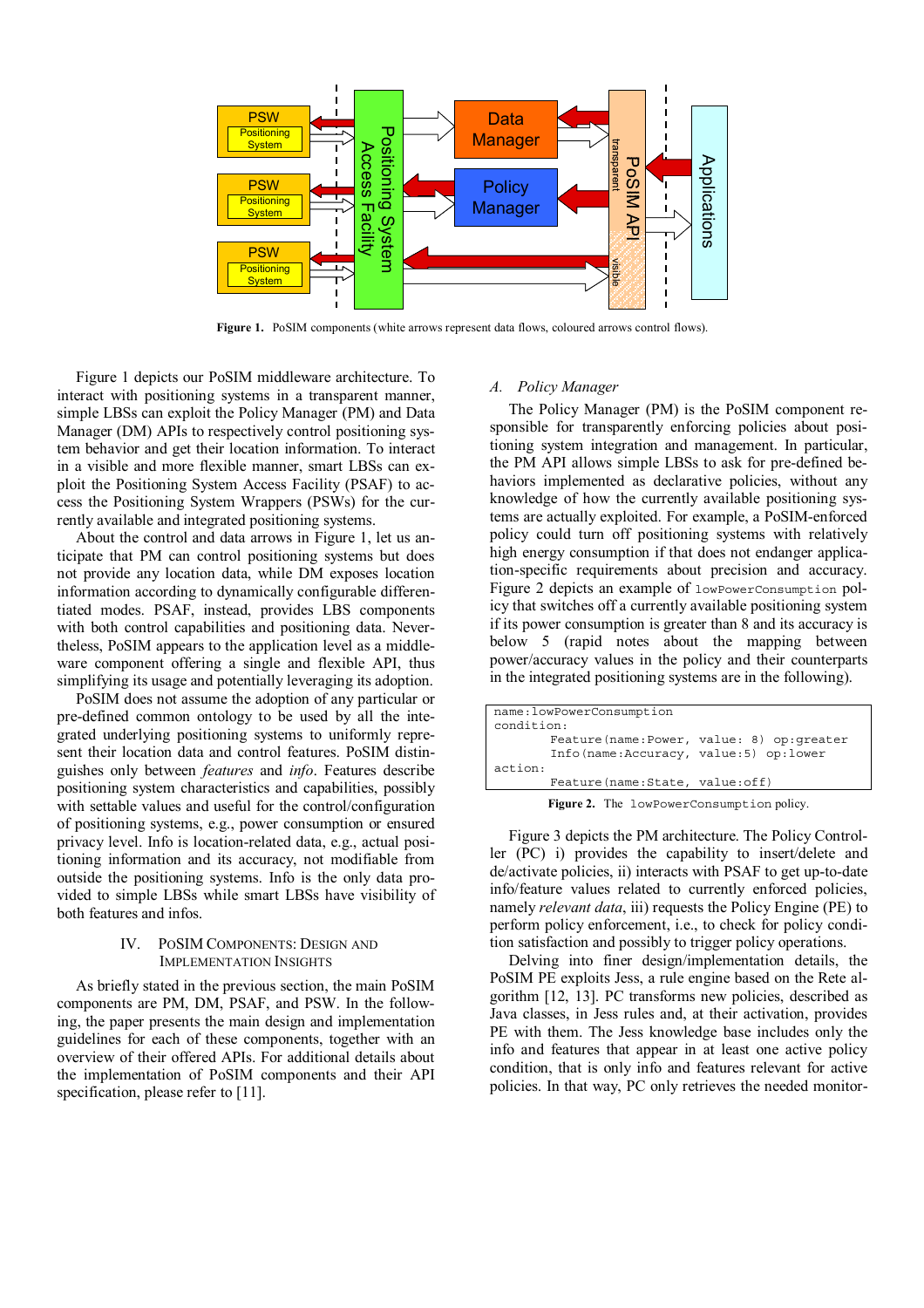ing indicators from the underlying positioning systems, thus limiting the middleware overhead.



**Figure 3.** The PoSIM Policy Manager.

Currently, PE enforces policies by following the standard Jess "depth" (age-based) strategy, i.e., if more than one active policy is triggered, it performs the enforcement of the most recently activated one, and then enforces the other ones. We are working on extending PE to assign different priorities to policies and to consider those priorities when determining the order with which to enforce policies among the triggered ones.

#### *B. Data Manager*

The Data Manager (DM) works to offer an aggregated view of positioning information to the application level. In particular, DM provides simple PoSIM-based LBSs with the info produced by the different integrated positioning systems as an aggregately single XML document, whose tags are exploited to specify the semantic of the provided content. Simple LBSs can specify when and which positioning information they are interested in via the DM APIs: location retrieval is possible either on request, or specifying a time period, or via event notification. In particular, LBSs can simply define the conditions to trigger location data delivery. For instance, the pre-defined atChanges condition triggers location notification only when current and previous physical location differ of more than a specified threshold.

In addition, LBSs may request DM to filter positioning data. For instance, the pre-defined highAccuracy filter automatically discards location information with accuracy below a given threshold. Note that the proper exploitation of filtering rules permits to reduce the network overhead due to non-relevant changes of location data. Triggering events and filtering rules are implemented as Java classes, which can be easily sub-classed to specify specialized triggers and filters.

Delving into finer details, the Data Builder (DB) subcomponent collects info from the currently exploited positioning systems and possibly aggregates them with context information. Data Disclosure (DD) offers an appropriate API to specify how LBS is willing to get data. In particular, onDemand(listener) immediately provides the already available XML-based document with positioning data, periodical(interval, listener) installs a periodical delivery process every interval milliseconds, addEvent (event, listener) registers a specific event to trigger the XML-based document delivery. Moreover, DM also provides the addFilter(filter, listener) method to register new filters.

In other words, fed by DB monitoring information, DD delivers the XML document with positioning data to every registered listener whose delivery period is expired or triggered by an associated event applies. The delivered XMLbased document is the result of filtering the raw positioning data with the filters provided by the interested listeners. Let us observe that each method above in the DM API allows to specify a listener; that increases the flexibility of our middleware solution if compared with other recently emerging proposals for positioning integration [10].



**Figure 4.** Data Manager.

Finally, expert users, such as PoSIM administrators, can develop and deploy new policies, new triggering events, and new filtering rules. In that way, the PoSIM behavior can be specialized and extended with impact on neither its implementation nor the application logic code. Anyway, simple LBSs and novel developers can simply work by selecting among the existing set of most common policies, events, and filters. For a detailed description of pre-defined policies, triggering events, and filters included in PoSIM, please refer to [11].

### *C. Positioning System Access Facility*

Smart LBSs and PM/DM can directly control the integrated positioning systems by exploiting the lower level API of the Positioning System Access Facility (PSAF). PSAF supports APIs to dynamically handle the registration/cancellation and to retrieve/control info/features of all the currently available positioning systems. The only requirement is that positioning systems provide their info/features via a specified interface; that interface is obtained by wrapping the actual positioning system components with PoSIM Positioning System Wrappers (PSWs). PSAF exploits Java introspection to dynamically determine and access the set of info/features actually implemented by the underlying positioning systems that are currently avail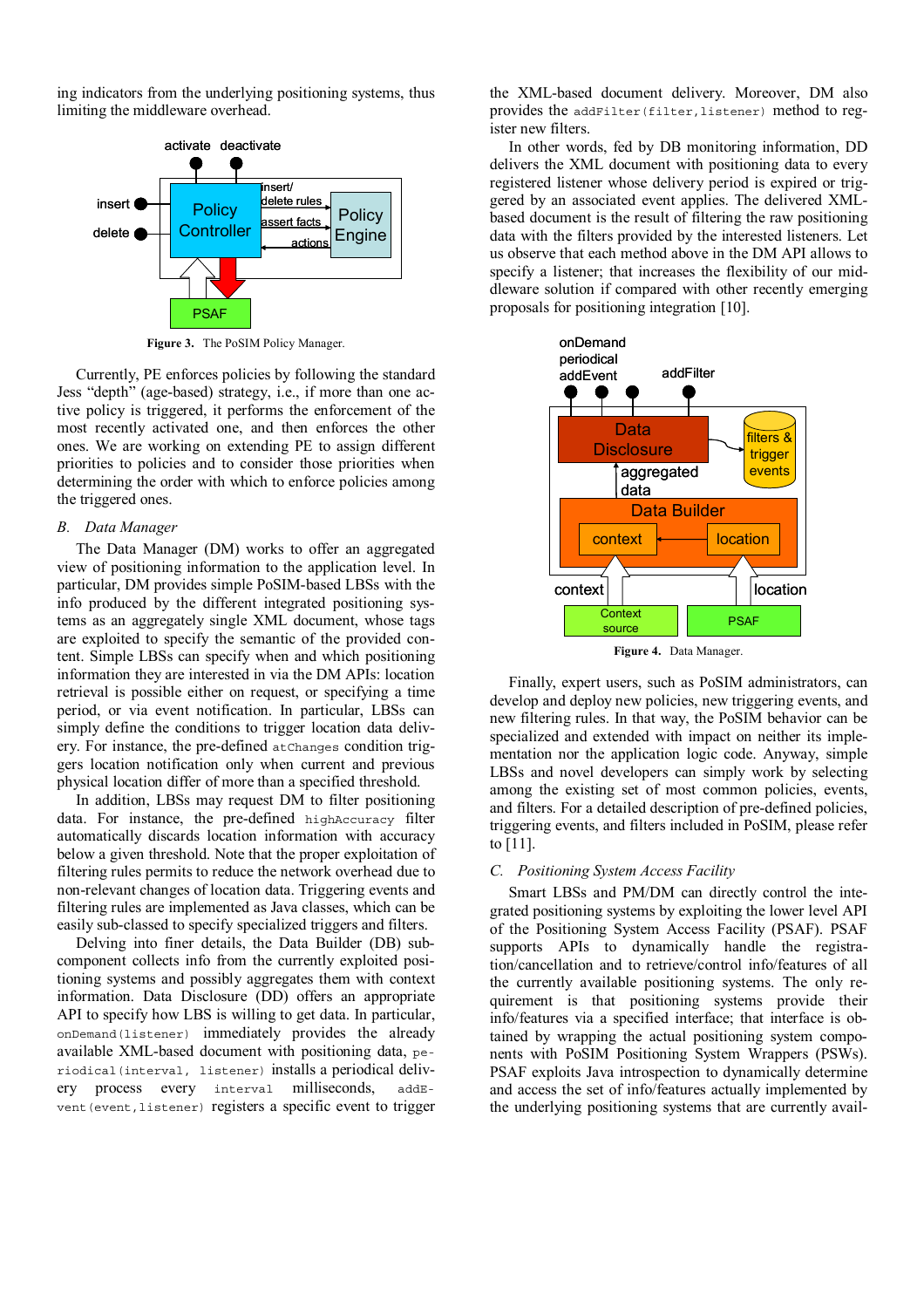able in its deployment environment.



**Figure 5.** Positioning System Access Facility.

In particular, the PSAF API allows:

- 1. to dynamically register/cancel a (PSW-compliant) positioning system in order to insert/delete it from the available positioning system set;
- 2. to interact with registered positioning systems via the Query/Control interface.

The PSAF Query/Control interface permits to interact with registered positioning systems in an aggregated manner. In particular, the Query interface consists of the following methods:

- getInfos(posSysSet) / getFeatures(posSysSet), which returns the set of available info/features of the specified set of positioning systems;
- getInfo(posSysSet,name) / getFeature(posSysSet, name), which returns the value of a specific info/feature of the specified set of positioning systems;
- getAvailable(), which returns the list of the currently available positioning systems.
- The Control interface offers the method:
- setFeature(posSysSet, name, value), which changes the value of the specified feature for the specified set of positioning systems.

Both smart LBS components and PoSIM middleware components can invoke the Query/Control methods; the Register/Cancel interface can be accessed only by PoSIM administrators. Let us stress that higher layers are allowed to interact with integrated positioning systems only via PSAF, thus guaranteeing controlled and system-safe accesses to low-layer positioning components, independently of their specific technique and implementation peculiarities.

### *D. Positioning System Wrapper*

As already pointed out, the Positioning System Wrapper (PSW) is the crucial middleware component to hide positioning heterogeneity. It offers a common API, independent of the specific positioning system and its implementation details, by providing info/features compliant to a common pre-defined ontology for positioning-related data. For example, the PSW getAccuracy() method could provide location accuracy specified as an integer value in the [0, 9] range. Any specific PSW component interacts with its

wrapped positioning system, retrieves the associated accuracy value by exploiting positioning-specific awareness and syntax, and transforms it accordingly to the adopted ontology, e.g., transforming a "high accuracy" string return value in the correspondent integer. The ontology is shared among the PoSIM components and permits to specify policies, triggers, and filters independently of the positioning implementation details.

Delving into finer details, PSW offers:

- the  $getX()$  method for every feature provided by the wrapped positioning system, where *X* is the name of the feature;
- the  $setx$ (value) method for every modifiable feature, where value is the new value of the feature;
- the infox() method for every location-related information provided by the wrapped positioning system, where *X* is the info name.

PSAF exploits Java reflection to correctly map its  $q$ etX()/setX()/infoX() methods to the corresponding (sets of) lower-level invocations in the wrapped implementations of currently available positioning systems.



**Figure 6.** Positioning System Wrapper.

## V. CONCLUSIONS

The widespread diffusion of several heterogeneous positioning systems pushes towards the adoption of their integration to dynamically take advantage of their peculiar capabilities, also in a synergic way. Current middleware solutions for the integration of positioning systems lacks in dynamicity and flexibility: for instance, they typically do not allow to integrate newly introduced positioning systems at service provisioning time. Moreover, they tend to hide specific characteristics and underlying implementation details, which are crucial for smart LBSs to have the needed finegrained control of currently available positioning techniques. The paper proposes the original PoSIM middleware based on our translucent approach: the middleware permits to control integrated positioning systems both in a transparent and non-transparent way, respectively fitting simple and smart LBS requirements.

The encouraging results already obtained in the PoSIM project are stimulating further related research activities. We are extending the middleware openness by including an additional wrapper for our original Bluetooth-based positioning system (currently the PoSIM prototype includes wrappers for GPS and Ekahau). Moreover, we are extending the